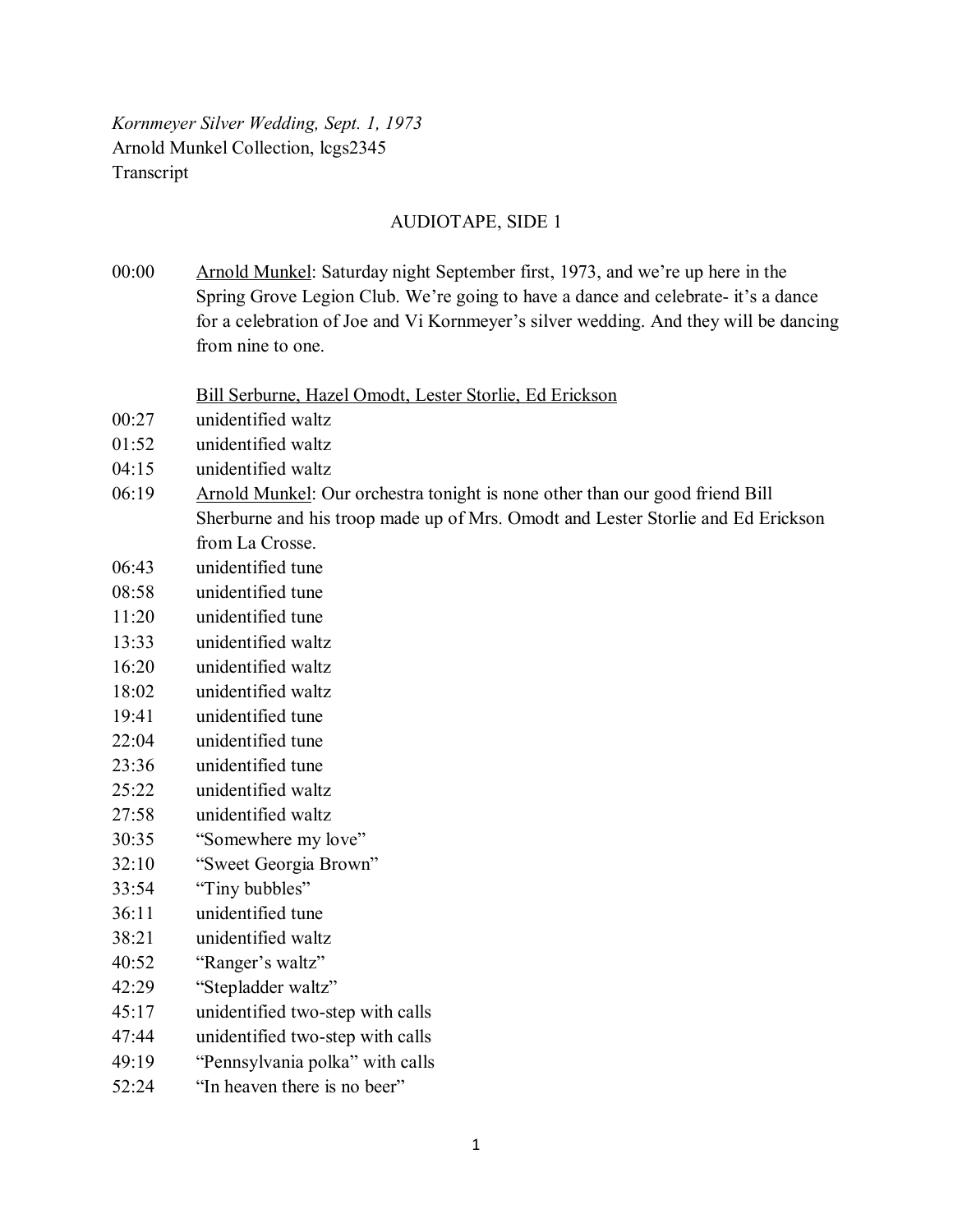- 54:15 unidentified tune
- 56:40 unidentified tune
- 58:26 unidentified tune
- 60:06 Arnold Munkel: Boy, there's sure a crowd here tonight and they're sure enjoying it.
- 60:16 unidentified waltz
- 62:42 unidentified waltz

## END AUDIOTAPE, SIDE 1 BEGIN AUDIOTAPE, SIDE 2

- 00:00 unidentified waltz
- 01:36 unidentified tune
- 03:47 unidentified tune
- 05:41 unidentified tune
- 07:56 Arnold Munkel: Holy cats are they having fun here tonight. Here comes Joe again with the bones.
- 08:10 unidentified waltz
- 10:39 unidentified waltz
- 13:01 unidentified tune
- 15:21 unidentified tune
- 17:14 Arnold Munkel: Holy smokes is that Bill hot tonight.
- 17:17 unidentified tune
- 19:24 unidentified tune
- 22:13 "Release me"
- 24:42 "Your cheatin' heart"
- 27:50 unidentified tune
- 30:39 unidentified waltz
- 32:51 unidentified waltz
- 34:50 unidentified waltz
- 36:43 unidentified waltz
- 38:54 unidentified waltz
- 40:50 unidentified waltz
- 42:43 unidentified tune
- 45:06 unidentified tune
- 46:58 unidentified tune
- 48:39 unidentified tune 51:18 unidentified tune
- 53:19 unidentified tune
- 55:26 unidentified tune
- 57:45 unidentified tune